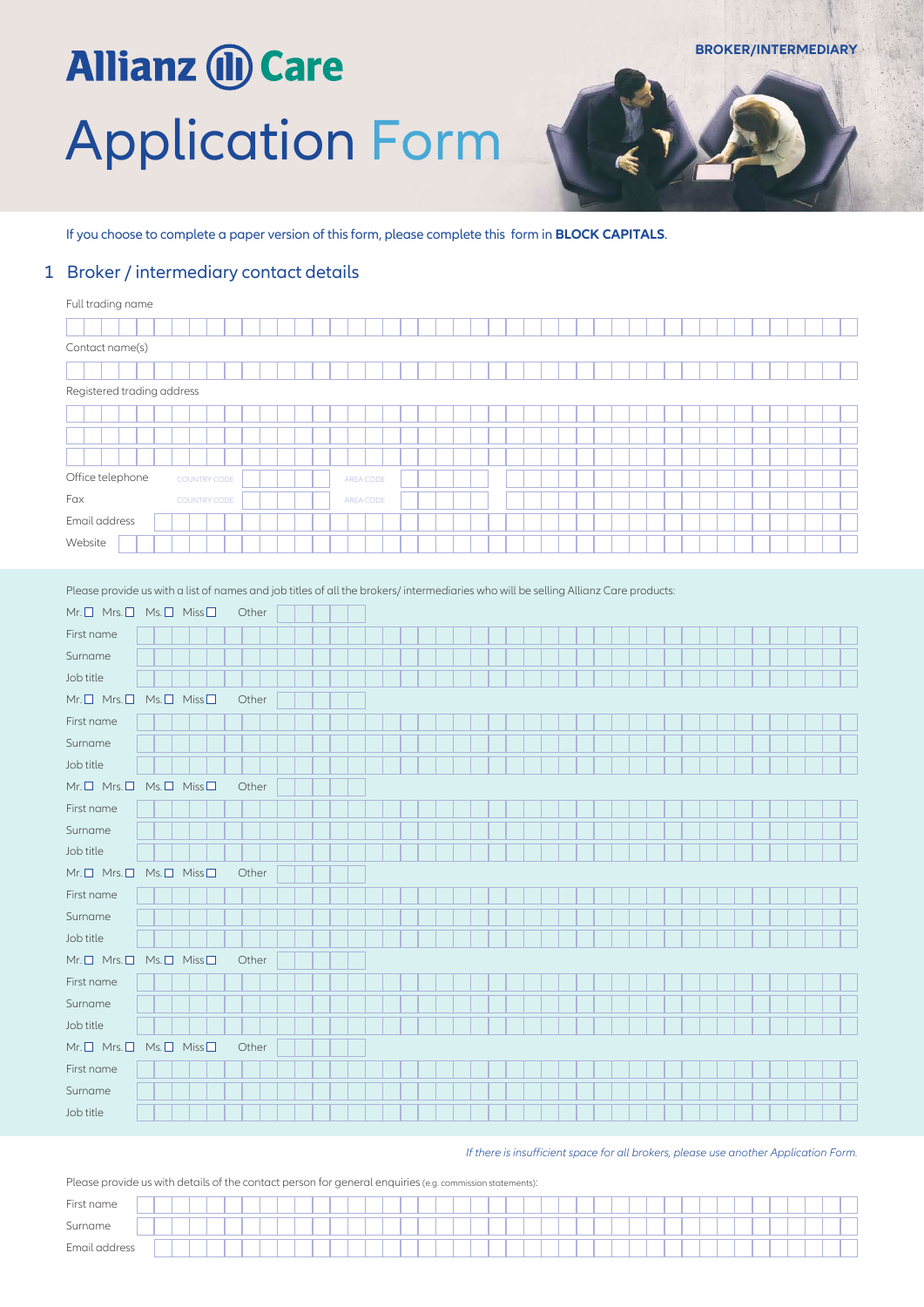### 2 Executive directors/partners

We want to ensure that when we contact your business that we always speak to the right person and offer information on the products most relevant to them. Please provide the full name and position in the company or firm of any executive directors, partners (if applicable) and client contact staff.

| $Mr. \Box$ Mrs. $\Box$ Ms. $\Box$ Miss $\Box$<br>Other |  |
|--------------------------------------------------------|--|
| First name                                             |  |
| Surname                                                |  |
| Position in the company                                |  |
|                                                        |  |
| Mr. O Mrs. O Ms. O Miss O<br>Other                     |  |
| First name                                             |  |
| Surname                                                |  |
| Position in the company                                |  |
|                                                        |  |
| Mr. O Mrs. O Ms. O Miss O<br>Other                     |  |
| First name                                             |  |
| Surname                                                |  |
| Position in the company                                |  |
|                                                        |  |
| Mr. O Mrs. O Ms. O Miss O<br>Other                     |  |
| First name                                             |  |
| Surname                                                |  |
| Position in the company                                |  |
|                                                        |  |
| Mr. O Mrs. O Ms. O Miss O<br>Other                     |  |
| First name                                             |  |
| Surname                                                |  |
| Position in the company                                |  |
|                                                        |  |
| $Mr. \Box$ Mrs. $\Box$ Ms. $\Box$ Miss $\Box$<br>Other |  |
| First name                                             |  |
|                                                        |  |
| Surname                                                |  |
|                                                        |  |
| Position in the company                                |  |
| $Mr, \Box$ Mrs. $\Box$ Ms. $\Box$ Miss $\Box$<br>Other |  |
| First name                                             |  |
|                                                        |  |
| Surname                                                |  |
| Position in the company                                |  |
|                                                        |  |
| $Mr. \Box$ Mrs. $\Box$ Ms. $\Box$ Miss $\Box$<br>Other |  |
| First name                                             |  |
| Surname                                                |  |
| Position in the company                                |  |
|                                                        |  |
| Mr. O Mrs. O Ms. O Miss O<br>Other                     |  |
| First name                                             |  |
| Surname<br>Position in the company                     |  |

*If there is insufficient space for all executive directors/partners, please use another Broker/Intermediary Application Form.*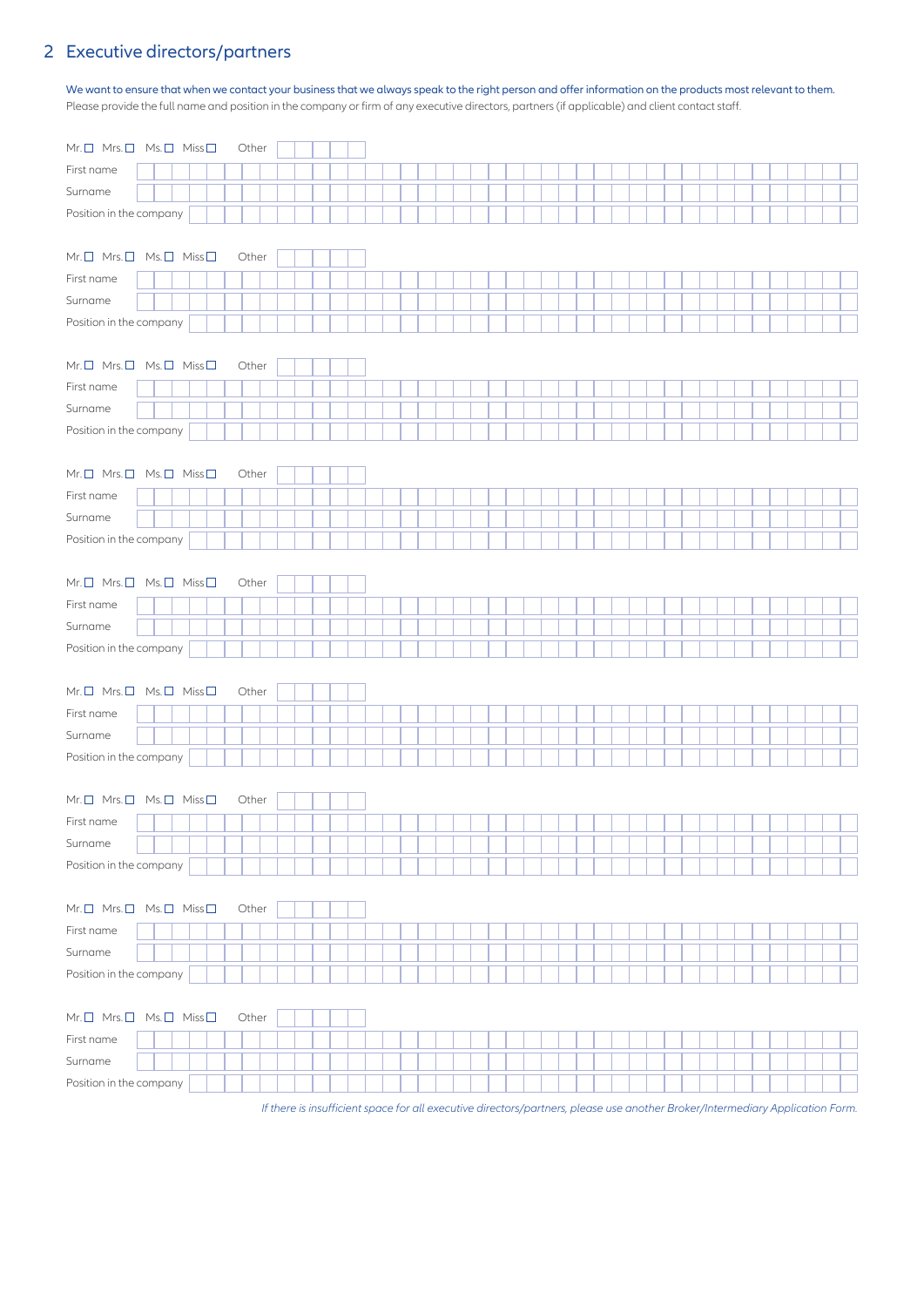# 3 Business details

| 3.1 | How many years has the business been established?                                                                                 |
|-----|-----------------------------------------------------------------------------------------------------------------------------------|
| 3.2 | Please provide the registration number                                                                                            |
| 3.3 | M M <br>If it is a partnership, when was it formed?<br>$D$ $D$<br>$\mathsf{Y}$<br>ΙY.<br>Y<br>$\sqrt{2}$<br>$\sqrt{2}$<br>Y       |
| 3.4 | Has the firm ever traded under any other title?<br>Yes $\square$ No $\square$                                                     |
|     | If yes, please give details:                                                                                                      |
|     | Title                                                                                                                             |
|     | <b>Business</b>                                                                                                                   |
|     |                                                                                                                                   |
| 3.5 | (i) Is your firm a member of any professional body?<br>Yes $\square$ No $\square$                                                 |
|     | If yes, please give details:                                                                                                      |
|     |                                                                                                                                   |
|     | Name of body                                                                                                                      |
|     | Registration/authorisation number<br>Y<br>$D$ $D$<br> M <br>M<br>Y<br>Y<br>Y                                                      |
|     | Date of joining                                                                                                                   |
|     | (ii) Is your firm a member of any self regulating organisation?<br>Yes $\square$ No $\square$                                     |
|     | If yes, please give details:                                                                                                      |
|     | Name of organisation                                                                                                              |
|     | Registration/authorisation number                                                                                                 |
|     | Y<br>ΙY.<br>$D$ $D$<br>$M$ $M$<br>Y<br>Y<br>Date of joining                                                                       |
| 3.6 | Has any Insurer or Professional Body ever:                                                                                        |
|     | (i) Refused your account facilities/membership?<br>Yes $\square$ No $\square$                                                     |
|     | If yes, please give details:                                                                                                      |
|     | Name of insurer/body                                                                                                              |
|     | $M$ $M$<br>$\mathsf D$<br>D<br>Y<br>Y<br>Y<br>Y.<br>Date of refusal                                                               |
|     | (ii) Cancelled or withdrawn your account facilities/membership?<br>Yes $\square$ No $\square$                                     |
|     | If yes, please give details:                                                                                                      |
|     | Name of insurer/body                                                                                                              |
|     | Date of withdrawal/cancellation<br>$M$ $M$ /<br>Y.<br>$\mathsf D$<br>D.<br>Y.<br>Y<br>Y<br>$\sqrt{2}$                             |
|     | Reason                                                                                                                            |
|     |                                                                                                                                   |
| 3.7 | Please insert the name and address of your Regulator:                                                                             |
|     | Name                                                                                                                              |
|     | Address                                                                                                                           |
|     |                                                                                                                                   |
|     |                                                                                                                                   |
|     | Date of authorisation<br>D   D  <br>$M$ $M$<br>Y<br>Y                                                                             |
|     | $\Box$ I confirm that I have included a copy of the authorisation with this application.                                          |
|     | I also confirm that my authorisation covers the following insurance classes:                                                      |
|     | $\Box$ Health                                                                                                                     |
|     | $\Box$ Life                                                                                                                       |
|     | □ Accidental Death and Dismemberment                                                                                              |
|     | $\Box$ Terminal Illness                                                                                                           |
|     | $\Box$ Disability                                                                                                                 |
|     | $\Box$ Other (Please give details)                                                                                                |
|     |                                                                                                                                   |
| 3.8 | Does your firm have a Professional Indemnity Policy in place?<br>Yes□No□                                                          |
|     | If yes, please give details:                                                                                                      |
|     | Name of underwriter                                                                                                               |
|     | Limit of indemnity                                                                                                                |
|     | Policy period<br>from<br>D<br>M<br>to<br>$\mathsf D$<br>${\sf M}$<br>M<br>D<br>M<br>$\mathsf D$<br>Y<br>Y                         |
| 3.9 | If applicable, please provide details of all engagements/appointments held with other insurance companies for reference purposes: |
|     |                                                                                                                                   |
|     |                                                                                                                                   |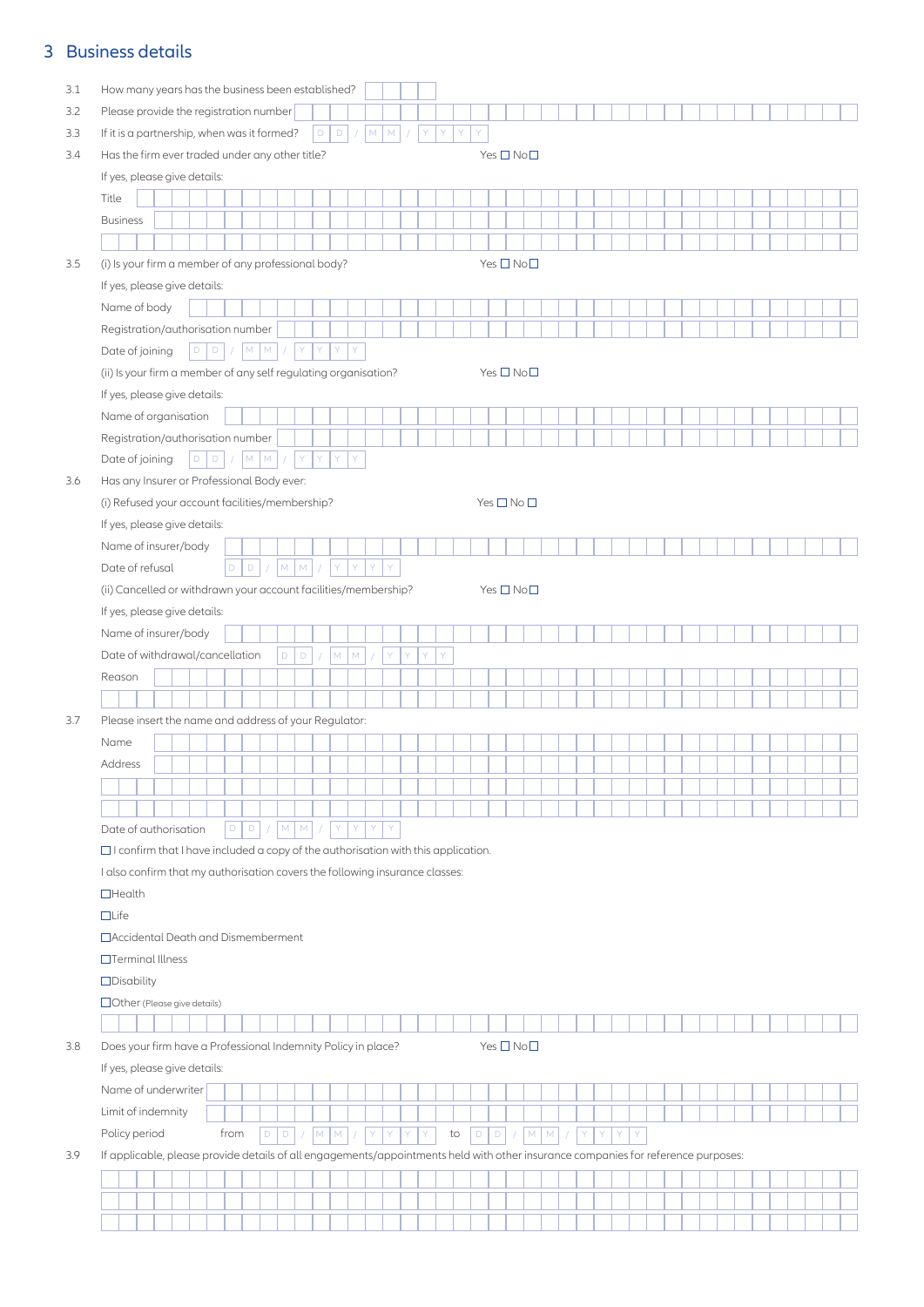#### 4 Legal information

Has your firm or any of the persons listed in sections 1 and 2 of this form:

| 4.1  | Become subject to an adverse finding, whether past or pending, by a regulatory, trade, professional, public, industry or consumer body,                                    |                            |
|------|----------------------------------------------------------------------------------------------------------------------------------------------------------------------------|----------------------------|
|      | or by any tax or government authority?                                                                                                                                     | Yes $\square$ No $\square$ |
| 4.2  | Been the subject of any bankruptcy or insolvency proceedings?                                                                                                              | Yes $\square$ No $\square$ |
| 4.3  | Been refused, suspended, withdrawn, or made subject to any non standard conditions or restrictions any licence, permission or authorisation<br>to do any type of business? | Yes $\square$ No $\square$ |
| 4.4  | Been a defendant in any civil proceedings, or party to any arbitration in relation to any financial business or the subject of                                             |                            |
|      | any criminal proceedings?                                                                                                                                                  | Yes $\square$ No $\square$ |
| 4.5  | Ceased trading in circumstances in which one or more of your/their creditors did not receive full payment?                                                                 | Yes $\square$ No $\square$ |
| 4.6  | Been disqualified from acting as a director of a company, or from acting on the management or conduct of affairs of any company,                                           |                            |
|      | partnership or unincorporated association?                                                                                                                                 | Yes $\square$ No $\square$ |
| 4.7  | Been convicted of a criminal offence? (aside from car parking and careless driving offences)                                                                               | Yes $\square$ No $\square$ |
| 4.8  | Been charged with any offence involving violence, fraud, or other criminal behaviour?                                                                                      | Yes $\square$ No $\square$ |
| 4.9  | Been involved, in any dishonest undertaking or behaviour with regards to your professional activity?                                                                       | Yes $\square$ No $\square$ |
| 4.10 | Had an application to represent an insurance office refused, or a previous contract cancelled?                                                                             | Yes $\square$ No $\square$ |
|      | 4.11 Been subject to censure under any disciplinary proceedings of any regulatory authority?                                                                               | Yes $\square$ No $\square$ |

If the answer to any of these questions is yes, please give full details below (please use a separate sheet if necessary).

| Question<br>number | Details |
|--------------------|---------|
|                    |         |
|                    |         |
|                    |         |
|                    |         |
|                    |         |
|                    |         |
|                    |         |
|                    |         |
|                    |         |
|                    |         |

*If there is insufficient space for additional details, please use another Broker/Intermediary Application Form.*

#### 5 Anti corruption

Have you/your firm or any of the persons listed in sections 1 and 2 of this form:

| -5.1 | Been convicted of violations of Anti-Bribery Laws in the past five years?             | $Yes \prod No \prod$ |  |  |  |  |  |  |  |  |  |  |  |  |  |
|------|---------------------------------------------------------------------------------------|----------------------|--|--|--|--|--|--|--|--|--|--|--|--|--|
|      | Had any business relationship with another company terminated in the last five years? |                      |  |  |  |  |  |  |  |  |  |  |  |  |  |
|      | If yes, please give reasons why the relationship was terminated:                      |                      |  |  |  |  |  |  |  |  |  |  |  |  |  |
|      |                                                                                       |                      |  |  |  |  |  |  |  |  |  |  |  |  |  |
|      |                                                                                       |                      |  |  |  |  |  |  |  |  |  |  |  |  |  |

5.3 Are you/your firm or any of the persons listed in sections 1 and 2 of this form located outside of the country in which services are to be provided? Wesser No. 2008. The provided  $\Gamma$  and  $\Gamma$  are provided  $\Gamma$  . Yes  $\Box$  No. 2008. The provided?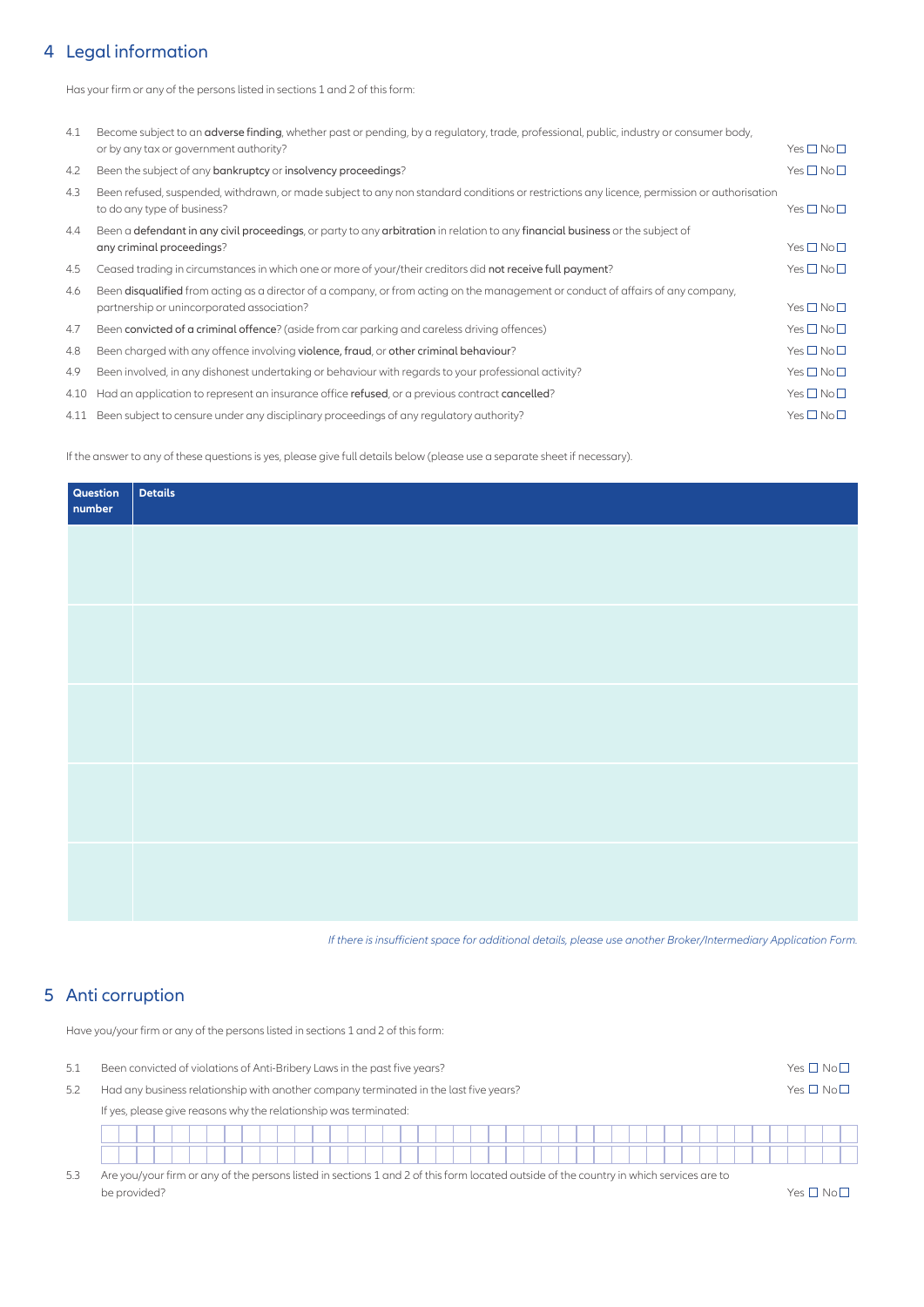#### 6 Payment details

Commissions are normally paid by bank transfer to your bank account and we then issue a separate statement to you. If your bank is within the EU, or if your specific country requires an IBAN (e.g. Qatar, Saudi Arabia, Angola, Tunisia, Turkey), please supply both your IBAN and BIC/Swift code to facilitate the payment of your commission. Please give the following details, including one preferred default currency, to ensure the smooth transfer of your funds:

| Currency:                                           | $\Box$ GBP | $\square$ Euro | $\Box$ US Dollar | $\Box$ CHF                                                                                                                                                          |
|-----------------------------------------------------|------------|----------------|------------------|---------------------------------------------------------------------------------------------------------------------------------------------------------------------|
| Account name                                        |            |                |                  |                                                                                                                                                                     |
|                                                     |            |                |                  |                                                                                                                                                                     |
| Account number                                      |            |                |                  |                                                                                                                                                                     |
| IBAN (where required)                               |            |                |                  |                                                                                                                                                                     |
| Sort/branch code                                    |            |                |                  |                                                                                                                                                                     |
| Swift/BIC code                                      |            |                |                  |                                                                                                                                                                     |
| Bank name                                           |            |                |                  |                                                                                                                                                                     |
|                                                     |            |                |                  |                                                                                                                                                                     |
| <b>Bank</b> address                                 |            |                |                  |                                                                                                                                                                     |
|                                                     |            |                |                  |                                                                                                                                                                     |
|                                                     |            |                |                  |                                                                                                                                                                     |
|                                                     |            |                |                  |                                                                                                                                                                     |
| <b>Additional details</b>                           |            |                |                  |                                                                                                                                                                     |
|                                                     |            |                |                  | If you are aware of any additional information required in order to process international transactions within your country, (e.g. Intermediary Code, Tax ID) please |
| list below:                                         |            |                |                  |                                                                                                                                                                     |
|                                                     |            |                |                  |                                                                                                                                                                     |
|                                                     |            |                |                  |                                                                                                                                                                     |
| Swift code of intermediary bank (where applicable): |            |                |                  |                                                                                                                                                                     |
|                                                     |            |                |                  |                                                                                                                                                                     |
| Currency:                                           | $\Box$ GBP | $\square$ Euro | $\Box$ US Dollar | $\Box$ CHF                                                                                                                                                          |
| Account name                                        |            |                |                  |                                                                                                                                                                     |
|                                                     |            |                |                  |                                                                                                                                                                     |
| Account number                                      |            |                |                  |                                                                                                                                                                     |
| IBAN (where required)                               |            |                |                  |                                                                                                                                                                     |
| Sort/branch code                                    |            |                |                  |                                                                                                                                                                     |
| Swift/BIC code                                      |            |                |                  |                                                                                                                                                                     |
| Bank name                                           |            |                |                  |                                                                                                                                                                     |
|                                                     |            |                |                  |                                                                                                                                                                     |
| <b>Bank</b> address                                 |            |                |                  |                                                                                                                                                                     |
|                                                     |            |                |                  |                                                                                                                                                                     |
|                                                     |            |                |                  |                                                                                                                                                                     |
|                                                     |            |                |                  |                                                                                                                                                                     |
| <b>Additional details</b>                           |            |                |                  |                                                                                                                                                                     |
|                                                     |            |                |                  | If you are aware of any additional information required in order to process international transactions within your country, (e.g. Intermediary Code, Tax ID) please |
| list below:                                         |            |                |                  |                                                                                                                                                                     |
|                                                     |            |                |                  |                                                                                                                                                                     |

| Swift code of intermediary bank (where applicable): |  |  |  |  |  |  |  |  |  |  |  |  |
|-----------------------------------------------------|--|--|--|--|--|--|--|--|--|--|--|--|